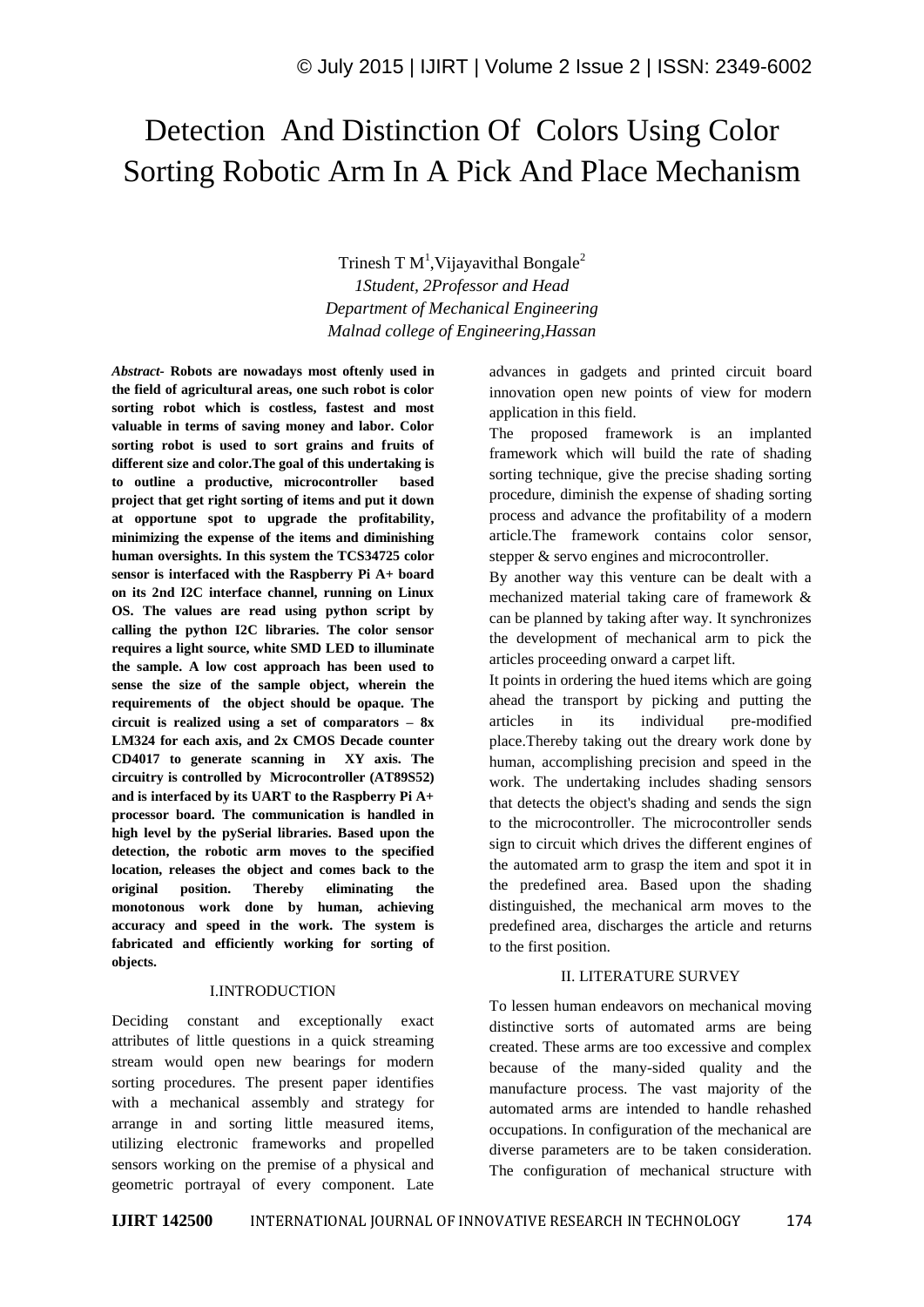enough quality, ideal weight, burden bearing limit, pace of development and kinematics are critical parameters. In electronic outline the detail of the engines, drives, sensors, control components are to be considered. In the product side the re configurability, client interface and execution and similarity are to be considered. In straightforward term, the reference sources underscore on couple of angles like sorting of diverse shaded articles should be possible by utilizing camera, yet here in this task deals with sorting of both different colored objects and different length andsize objects with the help of advanced color sensor TCS34725FN.

## III..PROPOSED SYSTEM

# BLOCK DIAGRAM OF THE SYSTEM



#### **1. Working Principle of the whole System**

The system sorts different size and colored objects by making measurements on a fixed start point where the sample object is placed. Depending on sorting criteria – Color, Size, Color & Size, the object can be picked and placed by the robotic arm at different location or different bins placed in a circular path around the robotic arm.

# **2.Color Sensing**

The color sensing is carried out by a semiconductor type reflective color sensor manufactured by Austria Micro Systems – TCS34725FN, the device

features a 4 channel color sensor with built in Infrared filter to cut off unwanted infrared radiations pick up from surrounding light sources. The device consists of an internal A-D convertor for light to digital value conversion and each channel can be read using its I2C interface bus as a 16bit digital value. These values are read by the host micro-computer or processor to analyze the RGB values and represent them or process as per requirement. In our system the TCS34725 is interfaced with the Raspberry Pi A+ board on its 2<sup>nd</sup> I2C interface channel, running Linux OS. The values are read using python script by calling the python I2C libraries.

The color sensor requires a light source to illuminate the sample and a 5500K color temperature white SMD LED is used for this purpose. The sensor assembly is housed in a circular black opaque plastic ring to avoid external light interferences. As per standard RGB schemes supported by most computers and operating systems the 16 bit value is converted to 8 bit and the resultant number of color which TC34725 can differentiate totals to 16.7 million colors.As with any instrumentation device a range calibration is always required and the same for this color sensor is done by making measurements of known color patches from shade cards, and substituting an error value computed by inverse matrix multiplication of three different elements Red, Green, and Blue measured by the sensor, thus any other color measured will be multiplied with an error matrix to get compensated color values reproducing real color of the sample scanned.

The error mainly occurs due to light source used for illuminating the sample, the spectral distribution of the light source and its color temperature, combined with the IR cut off filter present in the color sensor lowers the color temperature and thus the scanned colors reflect a blue tinge, however after error correction the sample color and scanned color can be rated with a delta E value of 1.5 to 2.0 which is very close to the real color.

#### **3.Size (Dimension) Sensing**

A low cost approach had been used to sense the size of the sample object, wherein the requirements are that the object should be opaque. An array of 8x8 IR phototransistors and LED's are used to scan for an object in X and Y axis and evaluate the size in steps of 3-3.5mm, as each component's diameter is 3mm. The circuit is realized using a set of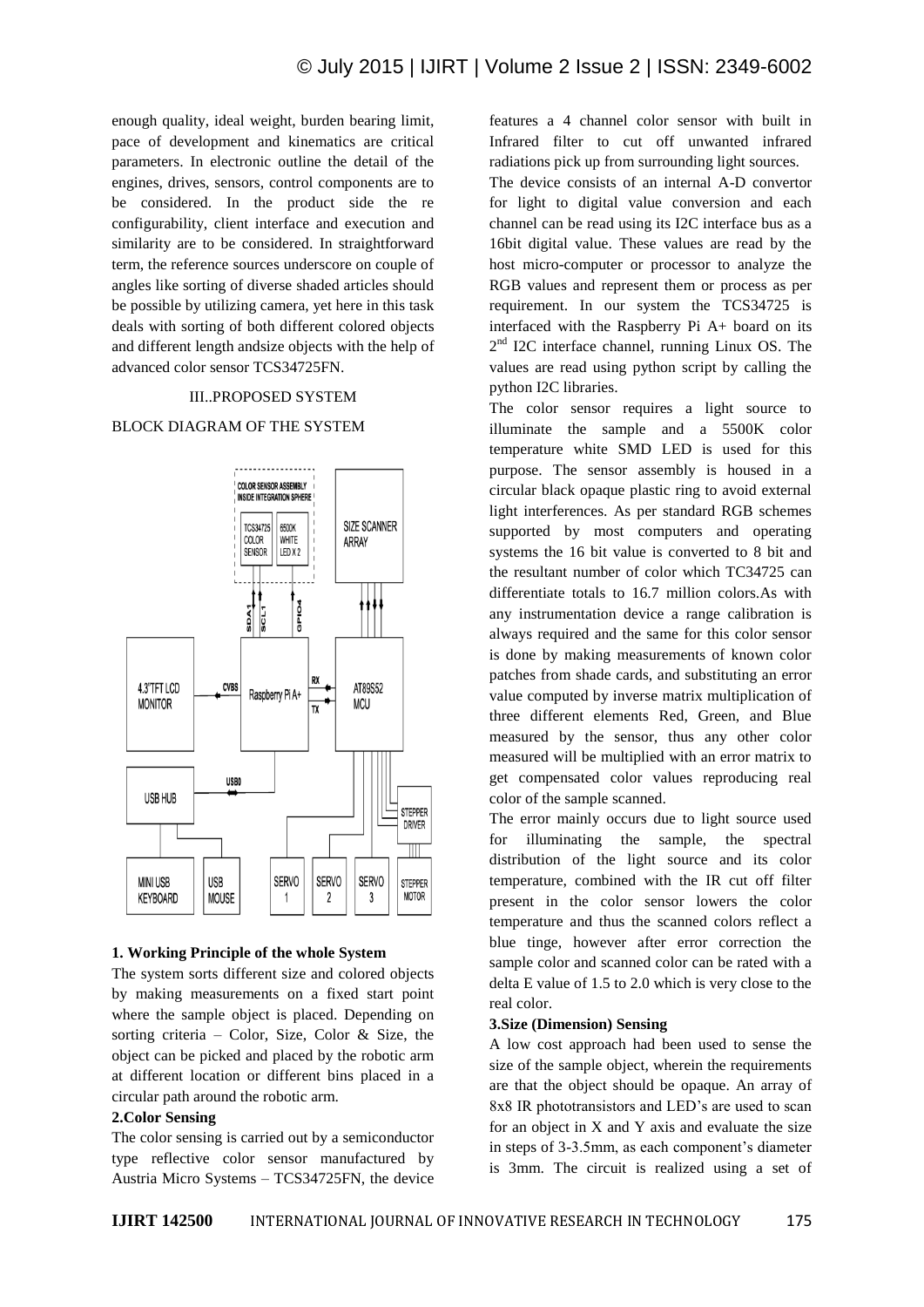comparators –  $8 \times LM324$  for each axis, and 2 x CMOS counter type CD4017 to generate scanning in both X and Y axis. The LED on one axis is scanned in a stepped manner and the return signal is monitored at the photo transistor end, which is converted to a logic level signal by the comparator. Thus any blockage of the IR light falling from source to target represents the X and Y axis area occupied in multiples of 3mm by the sample. The circuitry is controlled by an 8051 core MCU (AT89S52). And is interfaced by its UART to the Raspberry Pi A+ processor board. The communication is handled in high level by the pySerial libraries.

## **4.Pick and Place Control**

The robot is controlled utilizing 3 x servo and 1 x stepper engine for complete pick and spot operation. The servo engines take PWM beats from the AT89S52 MCU for fluctuating and keeping up their position, the stepper engine is controlled by a transistorized circuit in view of a TIP 127 PNP darlington pair power transistor.

The stepper engine is utilized to turn the arm to obliged edge in 3.75 degree step. An optical opened switch is utilized to sense home position and end position to stop the engine development at both closures. The complete mechanical get together is remove of an acrylic 6mm board with laser cutting procedure and same is joined utilizing affixing screws and cyanoacrylate glue.

The particular material is utilized taking into account its light weight and high elasticity.

### **5.Implementation Of Arm With Servos**

Utilize the ARM is fabricated with Servo Motors as it gives exact control over the points. Furthermore it gives included point of interest of in-constructed criticism instrument. We are not needed to know the past estimations of plot for the up and coming qualities. The points figured before believers the PWM wave of obliged width and bolstered to the separate servo to move the end effector to the craved area. Control Pulses required for Servo is shown in below figure



# IV DESCRIPTION OF HARDWARE COMPONENTS AND SOFTWARE USED

This part of the paper is showing the main idea of the working principle of each components connected in the circuit to achieve the needed aim and objectives.

#### **a.Color Sensor TCS34725FN**

The TCS34725FN gadget gives a computerized return of red, green, blue (RGB), and clear light detecting qualities. An IR blocking channel, incorporated on-chip and confined to the color detecting photodiodes, minimizes the IR unearthly segment of the approaching light and permits shading estimations to be made precisely. The high affectability, wide element extent, and IR blocking channel make the TCS34725FN a perfect color sensor answer for utilization under changing lighting conditions and through constricting materials. This information is exchanged through an I2C to the host.

#### **Features**

- It Integrates the IR blocking channel.
- Its element reach is upto 3.8M:1.
- It has Four autonomous simple toadvanced converters.
- It has a reference-channel for Color Analysis (Clear channel photograph diode).

#### **Benefits**

- $\triangleright$  It Minimizes IR and UV unearthly segment impacts to create precise shading estimation
- $\triangleright$  It Enables exact shading and surrounding light detecting under fluctuating lighting conditions.
- $\triangleright$  It Minimizes movement/ transient mistakes.
- $\triangleright$  Its Clear-Channel gives a reference and takes into account disengagement of color.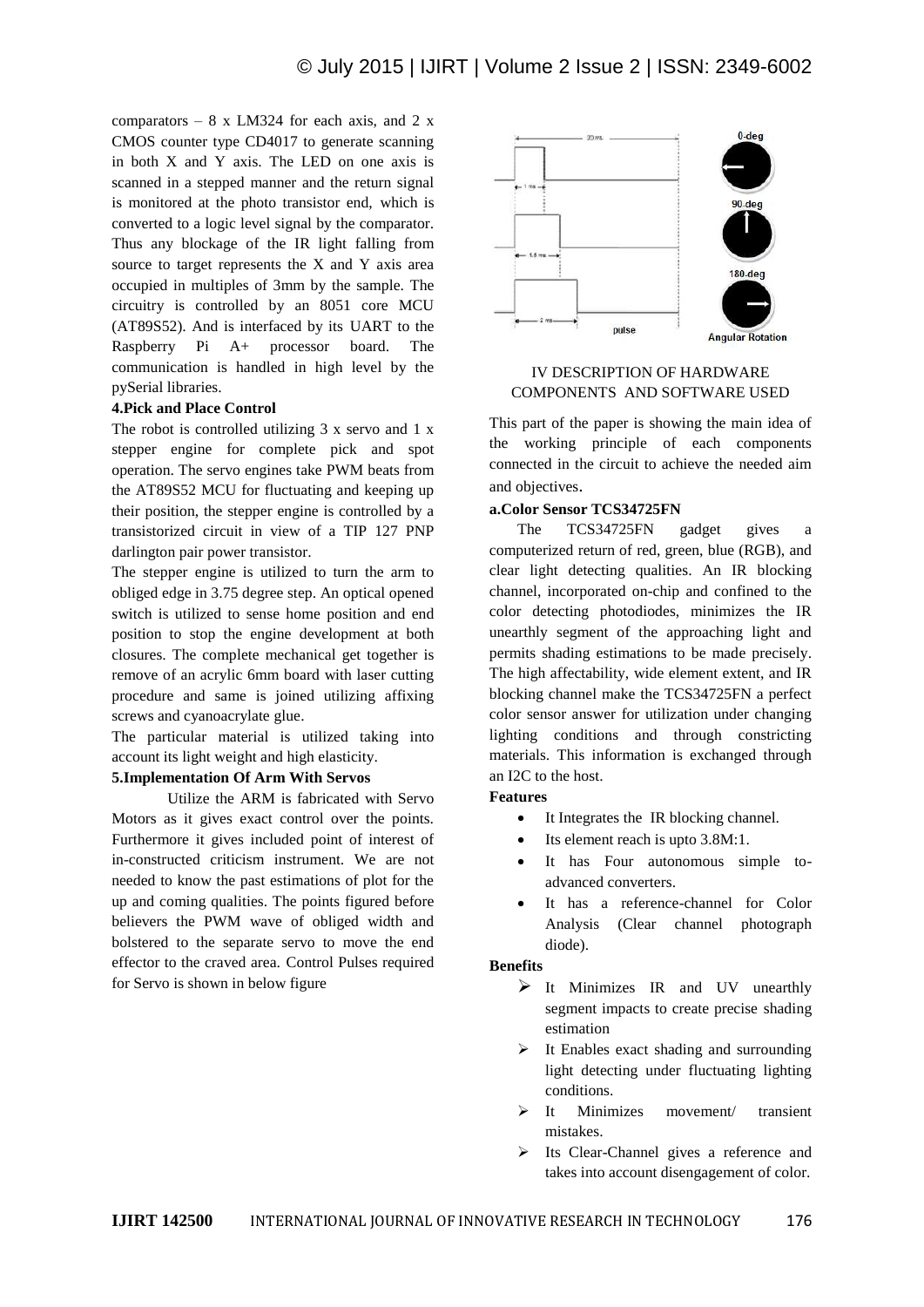#### **b. Comparator LM324**

The LM324 arrangement comprises of four free, high pick up, inside recurrence remunerated operational enhancers which were planned particularly to work from a solitary power supply more than an extensive variety of voltages. Operation from part control supplies is additionally conceivable and the low power supply current channel is free of the extent of the force supply voltage.Application zones incorporate transducer intensifiers, DC increase pieces and all the customary operation amp circuits which now can be all the more effectively actualized in single power supply frameworks.

Case in point, the LM324 arrangement can be straightforwardly worked off of the standard + 5V force supply voltage which is utilized as a part of computerized frameworks and will effortlessly give the obliged interface gadgets without obliging the extra – 15V force supplies.

#### **Features**

- > Internally recurrence made up for solidarity pick up
- **Example 100 cm** Large DC voltage increase 100 dB
- $\triangleright$  Wide data transfer capacity (solidarity pick up) 1 MHz ( temperature adjusted)
- $\triangleright$  Wide power supply range: Single supply  $3V$  to  $32V$  or double supplies  $-1.5V$  to  $-$ 16V
- $\triangleright$  Very low supply current channel (700 á A) — basically autonomous of supply voltage
- Low data biasing current 45 nA ( temperature adjusted)
- $\triangleright$  Low data counterbalance voltage 2 mV and balance current: 5 nA
- $\triangleright$  Input normal mode voltage extent incorporates ground
- Differential information voltage extent equivalent to the force supply voltage Pin configuration

# **c. Arm Processor 1176**

The ARM11 applications processors characterized comprehensively in gadgets running from PDAs to advanced TV's to eReaders, conveying media and program execution, a protected processing environment, and execution up to 1Giga Hertz in ease plans.

The ARM1176JZ-S processor components ARM innovation for secure applications and ARM Jazelle innovation for effective implanted Java execution. Discretionary firmly coupled

recollections improve ARM9 processor movement and ongoing configuration, while AMBA 3 AXITM interfaces enhance memory transport execution. DVFS bolster empowers power streamlining underneath the best-in-class ostensible static and element force of the ARM11 processor structural planning. More than 90% of the inserted business is in light of the ARM structural engineering ARM Ltd. It makes over \$100 million USD every year in sovereignties and permitting expenses for this innovation ,Over two billion units are sent every year.

# **Operating Modes**

1. Client – typical operation

- 2. Quick intrude on treatment of "quick" hinders
- 3. Intrude on treatment of every other hinder
- 4. Boss working framework ensured mode
- 5. Prematurely end fetus removal of memory access
- 6. Framework working framework advantaged mode
- 7. Unclear invalid direction in stream
- 8. Secure screen on-chip security highlights

## **d. IR Phototransistor**

## **Description**

- EVERLIGHT's Infrared Emitting Diode (IR204-A) will be a high force diode , formed in a blue straightforward plastic bundle.
- $\triangleright$  The gadget is frightfully coordinated with phototransistor , photodiode and infrared collector module.

# **Key features**

- $\triangleright$  It is a high reliable hardware when contrasted with different transistors.
- $\triangleright$  It is having high brilliant force
- $\triangleright$  Its Peak wavelength is about  $\lambda p = 940$ nm and lead dispersing is 2.54mm
- $\triangleright$  Its having a low forward voltage and Pb free
- $\triangleright$  This item itself will stay inside RoHS consistent adaptation.

# **e**.**Software Required Python:**

Python is a broadly useful, element, item situated programming dialect. The configuration motivation behind the Python dialect stresses developer profitability and code intelligibility. Python was at first grown by Guido van Rossum. It was initially discharged in 1991. Python was enlivened by ABC, Haskell, Java, Lisp, Icon and